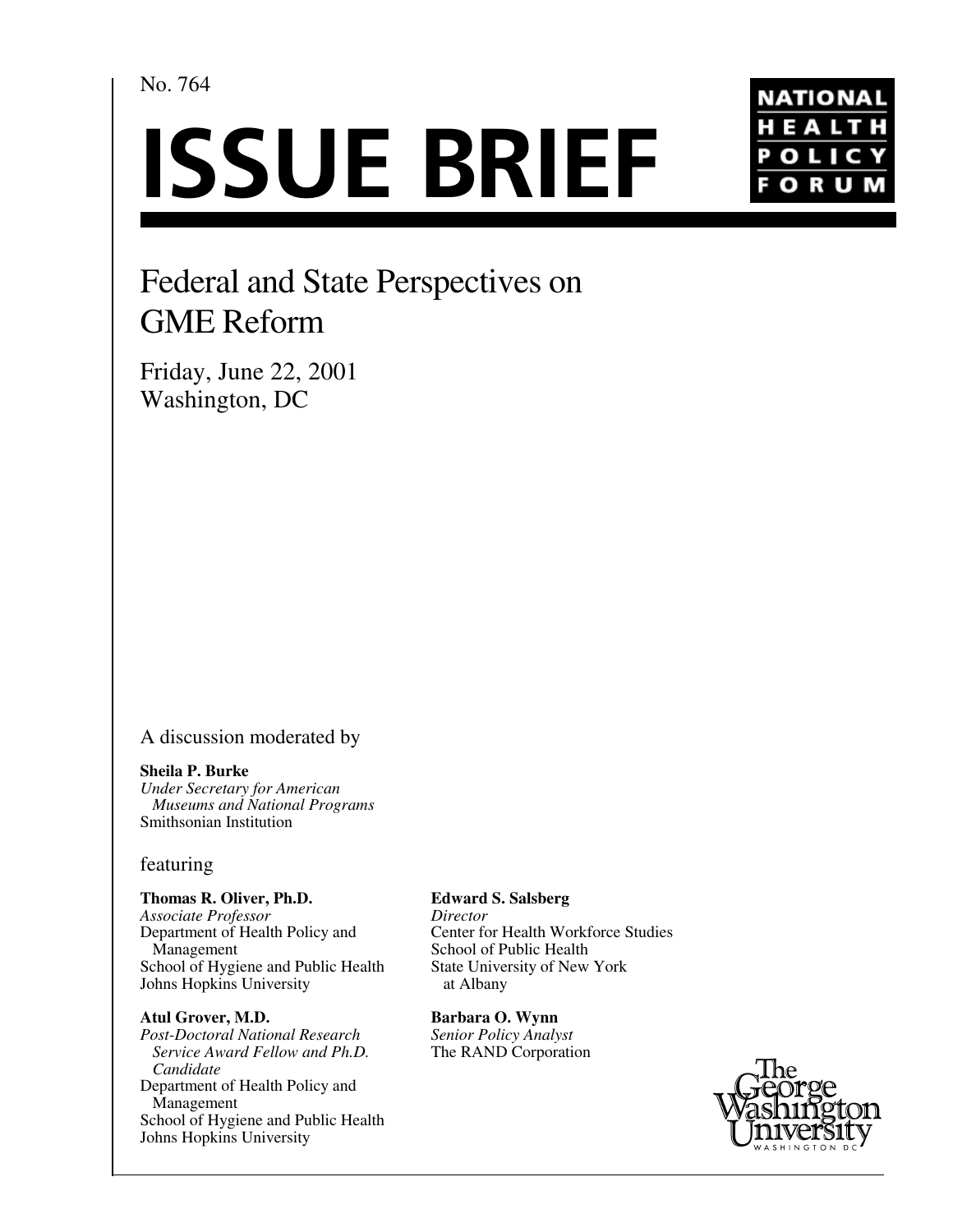# Federal and State Perspectives on GME Reform

Although an occasional federal or state legislator will pose the question of why the public should fund the training of physicians, explicit financial support of graduate medical education  $(GME)^1$  seems to be a standard budget item in the federal Medicare program and in most state Medicaid programs. The amount and allocation of the support are more doubtful, however. Various proposals have come forth in the last decade, some aimed at directing the funds to certain workforce goals, some at diverting or dividing teaching hospitals' direct pipeline to GME dollars (particularly for Medicare), and some at broadening the base of public subsidization to the private sector.

One program, the Children's Hospital Graduate Medical Education (CHGME) program, established by the Healthcare Research and Quality Act of 1999, relies on discretionary funding, as do certain health professions education programs, such as advanced practice nursing and family medicine, that are in Titles VII and VIII of the Public Health Service Act. The CHGME program funnels GME payments to approximately 60 freestanding children's hospitals through the federal authorization and appropriation process. Because the Medicare and Medicaid entitlements in the Social Security Act are ongoing, whereas authorizations and appropriations are subject to renewal by Congress and the president, the CHGME approach is unsettling to Medicare GME recipients.

Medicare GME this year is expected to provide \$3 billion in direct payments to teaching hospitals for the salaries and fringe benefits of residents and supervisory faculty, as well as overhead costs (generally called "direct graduate medical education," or DGME).<sup>2</sup> The program is expected to pay \$5.2 billion in indirect payments to teaching hospitals to recognize, according to the Social Security Amendments of 1983, the higher Medicare inpatient costs they incur as a result of being teaching institutions. The payments, under the label of "the indirect medical education (IME) factor," are adjustments to diagnosis-related group (DRG) rates under the Medicare prospective payment system (PPS). It is not known how many billions *in toto* the 45 Medicaid GME-paying states, plus the District of Columbia, will pay this year; the amount for 1998 was estimated to be between \$2.3 billion and \$2.4 billion.<sup>3</sup> According to the Association of American Medical Colleges

(AAMC), non-Medicaid state appropriations were approximately \$3.3 billion in 1998-1999.

In addition, some private insurers recognize GME costs through higher payments to teaching hospitals than to nonteaching hospitals for services provided their members, although more stringent financial arrangements between insurers and hospitals have threatened such payments in recent years. It is important to keep in mind that the greatest proportion of GME financing comes from patient care revenues, not only from payers that implicitly provide higher payments for that purpose but also from faculty practice plan dollars that subsidize clinicians, clinical departments, or medical schools. According to an estimate presented in April 2001 by Marilyn Biviano of the Bureau of Health Professions (BHPr), Health Resources and Services Administration (HRSA), Medicare provides 40 percent, Medicaid 10 percent, and BHPr 1 percent of GME financing, and "all other" contributes 49 percent.<sup>4</sup>

Because GME payments are entrenched in law and practice, changing their goals, recipients, and formulas—the foci of reform proposals—is one of the most challenging aspects of health policy. Given the fact that GME payments are commingled with other funds, not only patient service but also clinical research dollars at teaching hospitals, it is even daunting to track where the funds go. For these reasons, most reformers have not gotten very far. Some have questioned the proportion of

# **ISSUE BRIEF**/No. 764

**Analyst/Writer:** Karen Matherlee

**National Health Policy Forum** 2131 K Street, NW, Suite 500 Washington, DC 20037 202/872-1390 202/862-9837 (fax) nhpf@gwu.edu (e-mail) www.nhpf.org (Web site)

**Judith Miller Jones,** Director **Karen Matherlee,** Co-Director **Judith D. Moore,** Co-Director **Michele Black,** Publications Director

**NHPF** is a nonpartisan education and information exchange for federal health policymakers.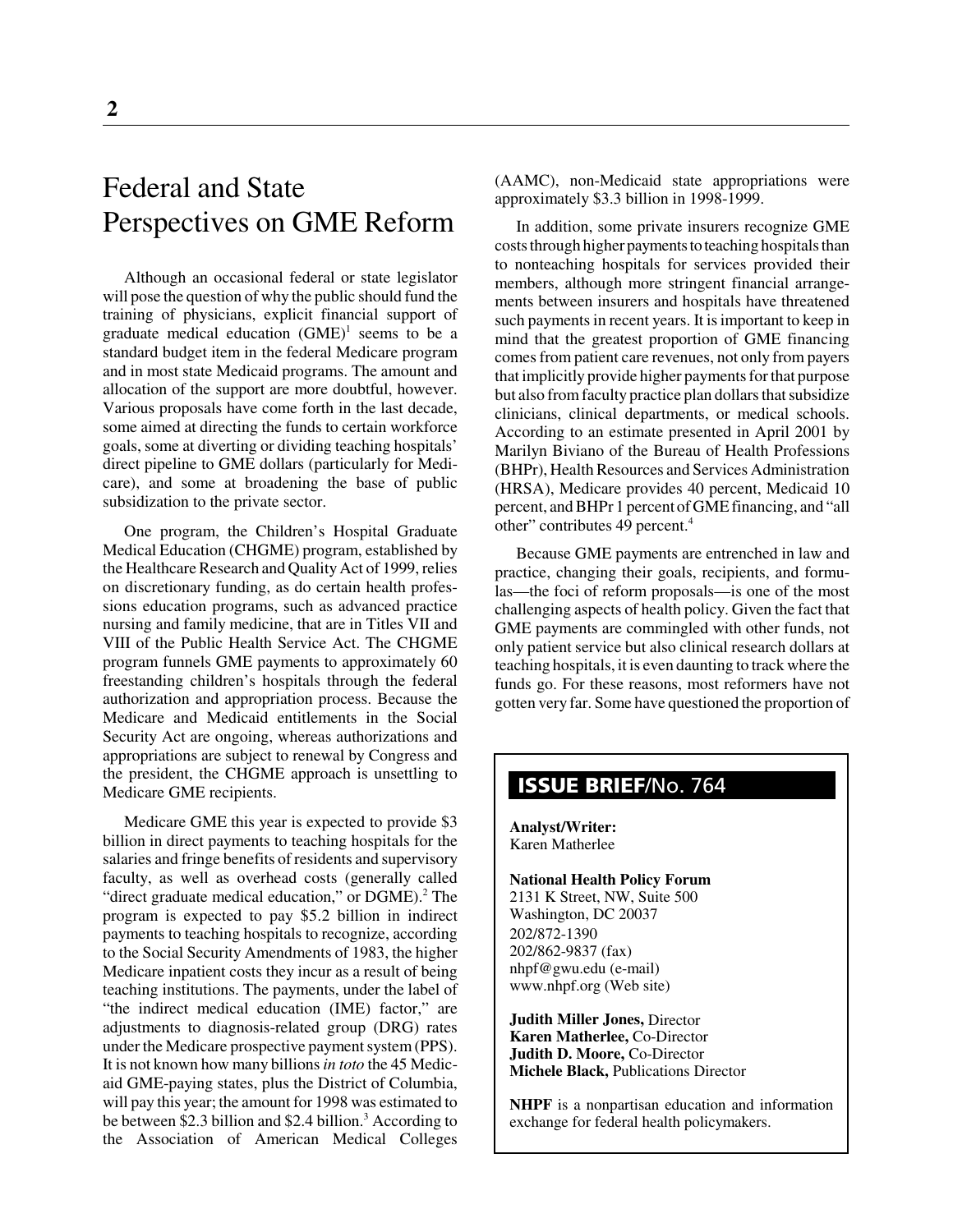specialists over generalists emerging from residency programs and considered ways of changing the balance. Some have made minor attempts to shift the locus of training (and the dollar flows) from inpatient to ambulatory settings. And, some have looked at broadening the base of support through establishment of an all-payer fund to supplement public with explicit private dollars. The proposal has lingered since 1994, when academic medicine and the managed care industry, and others (but not the American Medical Association) signed onto an all-payer fund provision in the Clinton administration's Health Security Act proposal.

For Medicare, the main GME reform proposals seem to fall into the following categories: (*a*) tinkering with the existing system, (*b*) scuttling the present system for an approach that would combine DGME and IME into a targeted program, (*c*) shifting DGME and IME funds from entitlement to appropriated dollars, and (*d*) establishing an all-payer system. Because each state has its own Medicaid program, with only Alaska, Idaho, Illinois, Montana, and South Dakota (along with Puerto Rico) not reporting any funds to GME, the Medicaid issues are more difficult to categorize. However, because each state Medicaid program is a separate entity—albeit in partnership with the federal government, which sets mandatory and optional criteria and provides matching funds—the states reflect diversity in the Medicaid GME approaches they use. In some cases, they also are willing to experiment with new GME initiatives to try to achieve educational and workforce goals. The more adventurous states include Michigan, Minnesota, New York, Tennessee, Texas, and Utah.

This Forum session will explore federal and state perspectives on GME reform. After underlining the basis for explicit public financial support of GME, the meeting will look at the impact on a state basis. Contributing to the discussion will be an analysis of Medicare GME payments across various states, as well as a look at state Medicaid and discretionary approaches and their relevance to health workforce planning. The session will also explore the role of individual hospital variations—the characteristics or practices of individual hospitals that result in different GME payment amounts. These are expected to lead to discussion among presenters and participants of various proposals for GME reform.

#### **SOME JUSTIFICATIONS FOR PUBLIC SUPPORT OF GME**

The rationale for devoting Medicare and Medicaid funds to GME goes back to the mid-1960s, when the two programs were enacted. At the time that drafters were devising the two programs, the federal government was concerned about the number and distribution of physicians in the United States and was promoting policies to build the physician workforce.

Ratios of total physicians per 100,000 total population varied little between 1950 and 1965. However, ratios in subsequent years reflect substantial changes in physician supply. In 1997, there were over 98.6% more physicians per 100,000 total population than 37 years earlier—142 (1960) and 282 (1997). In absolute counts, the total physician population grew by 190.5% between 1960 and 1997, from 260,484 to 756,710, while the total population increased by only 45.9%, from approximately 183 million to over 267 million in the same interim. These data indicate physician growth at a rate over four times faster than that of the total population.<sup>5</sup>

Moreover, the drafters of the Medicare enacting legislation relied on private insurance models that recognized GME costs as a societal responsibility. The concept of GME being a public good remains, although few policy people question the adequacy of the supply of physicians. Some, however, voice doubts about the geographic and specialty distribution, as well as the proportion of international medical graduates (IMGs) to U.S. graduates.

To underline the legitimacy of GME, academic medicine cites this language in the House of Representatives and Senate reports that accompanied the Medicare legislation:

Educational activities enhance the quality of care in an institution, and it is intended, until the community undertakes to bear such education costs in some other way, that a part of the net cost of such activities (including stipends of trainees, as well as compensation of teachers and other costs) should be borne to an appropriate extent by the hospital insurance program.6

That is, the Hospital Insurance (HI)—or Medicare Part A—Trust Fund, financed by a payroll tax, should underwrite a portion of such activities.

#### **The Case for Teaching Hospitals**

In a recent article published in *Academic Medicine*, Ralph W. Muller, immediate past chair of the AAMC, gave the AAMC's rationale for public support of teaching hospitals and medical schools:

■ About half, overall, of teaching hospitals' patients have public insurance. In 1998, approximately 30 percent of patients treated by teaching hospitals were Medicare beneficiaries and 20 percent were Medicaid recipients.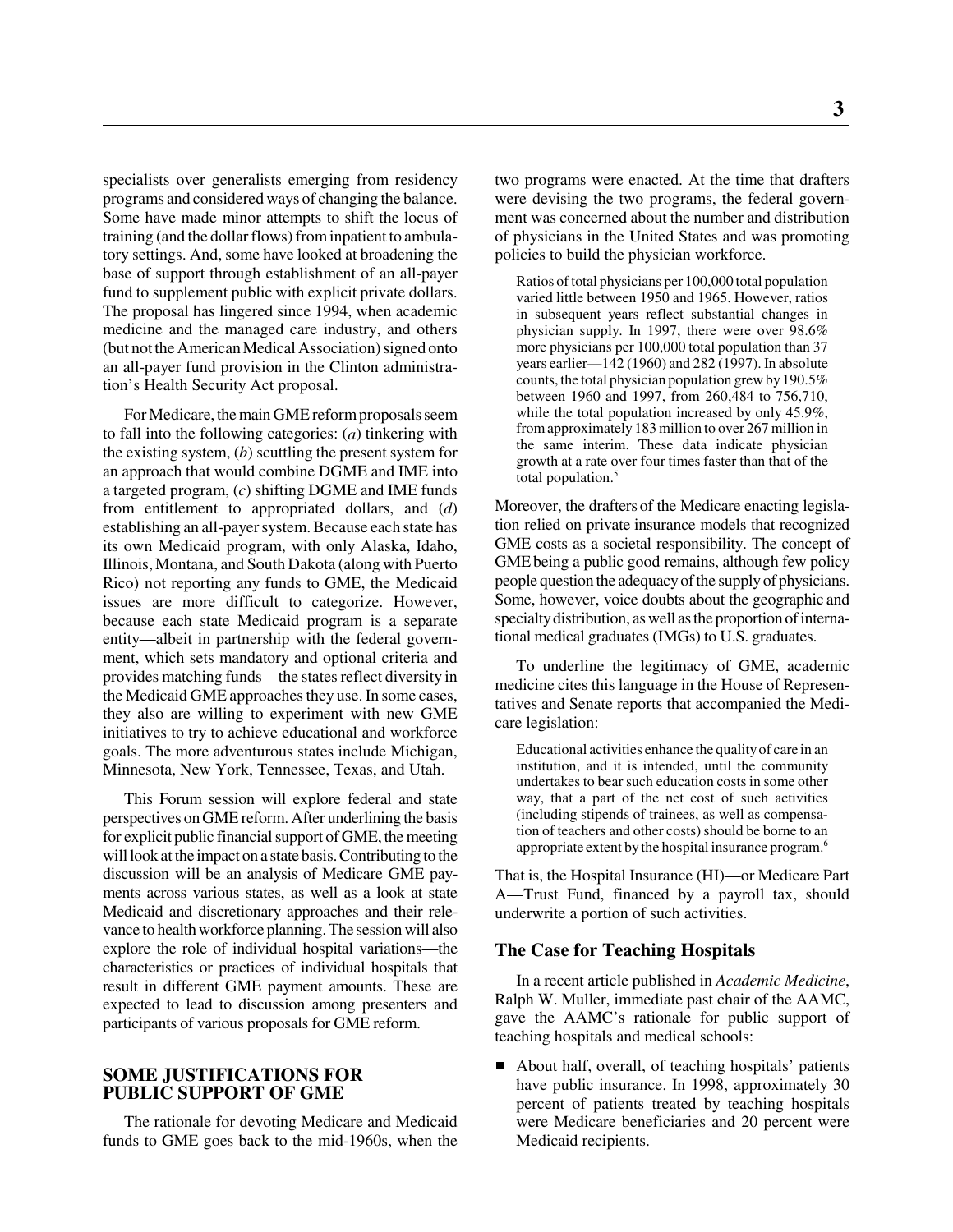- Teaching hospitals "provide services that are not generally available in all hospitals." They are the "specialty centers" to which people go for advanced specialized care. For example, in contrast to 6 percent of all hospitals, 66 percent of teaching hospitals performed organ transplants in 1998. Compared with 24 percent of all hospitals, 73 percent of teaching hospitals gave trauma care. As opposed to 12 percent of all hospitals, 65 percent had neonatal units.
- According to "mounting evidence," teaching hospitals "do better in providing higher quality care. An analysis of care in 'high-volume hospitals' found that patients referred have significantly better mortality results than do those in low-volume hospitals for several major procedures and diagnoses."
- Teaching hospitals "not only provide specialty care but also serve their communities' need for primary care." The settings in which the care is provided "are diverse, from hospital-based clinics to federally qualified health centers (FQHCs) located in neighborhoods that are underserved."
- Teaching hospitals provide "complex care." Patients tend to "be seen by several doctors, who receive consults from others, and attract the considerable interest of a team of medical students, residents, and fellows." Medical centers are

organic entities that have grown over decades to handle complicated tasks and complex missions.. The people who are skilled in handling the challenges of [medical] centers are not optimized as economically efficient actors but instead are organized—institutionally, culturally, and even politically—to meet complicated situations within a team of highly talented individuals.

■ Teaching hospitals are social institutions. They may be the largest employers in their communities, have emergency rooms open 24 hours a day, and operate social-service units that link patients to other institutions in their communities.7

#### **Challenges from Others**

Others think public support of GME can be useful in achieving certain health professions education and health service goals. These include organizations (such as the National Association of Community Health Centers) that want to direct GME funds from teaching hospitals to ambulatory facilities as well as organizations (such as the American Academy of Family Physicians) that view GME funds as crucial in shaping the health workforce.

Among their goals are governing the rate of growth in the supply of physicians, providing incentives for a higher proportion of generalists to specialists, increasing the numbers of ethnic and racial minorities in the physician workforce, and assuring safety-net providers. The Council on Graduate Medical Education (COGME) included these goals in a document—the "Fifteenth Report"—that it issued on GME financing at the end of 2000.<sup>8</sup>

#### **MEDICARE GME POLICY**

Medicare GME payments "are linked to services provided to Medicare beneficiaries," COGME's Fifteenth Report states.<sup>9</sup> That is, rather than recognizing medical education costs per se, they address the link between medical education and health care services provided to patients covered by the Medicare program. As the major public payer of GME costs, Medicare law defines the program's responsibility in terms of the following: (*a*) Medicare DGME expenditures for the salaries and benefits of medical residents, the faculty who supervise them, and the personnel who handle the clerical work concerning them, as well as for the allocated overhead costs of the institutions that train them, and (*b*) the Medicare IME factor for patient care costs—not captured by DGME—that are due to teaching. (While Medicare GME obviously emphasizes the training of physicians, it is important to note that some of the funds go to the education of nurses. For example, teaching hospitals with diploma nursing schools, which have declined over the past two decades as organized nursing has pushed for baccalaureate and even more advanced nurses, receive some Medicare GME funds for nurse training.)

#### **Changes in DGME over Time**

For the first 20 years of the Medicare program, Medicare picked up "allowable" teaching hospital costs. However, a series of omnibus reconciliation measures limited reimbursement of the costs:

- The Consolidated Omnibus Budget Reconciliation Act of 1985 (COBRA, actually enacted in 1986) limited the costs to a capitated per-resident amount (figured on a hospital-by-hospital basis) and to a defined number of residency years for full Medicare reimbursement.
- The Balanced Budget Act of 1997 (BBA) capped the number of residents who could be counted. The BBA also added a provision permitting the Medicare program to pay certain ambulatory sites for DGME costs. These sites include Medicare-participating FQHCs, rural health clinics, Medicare+Choice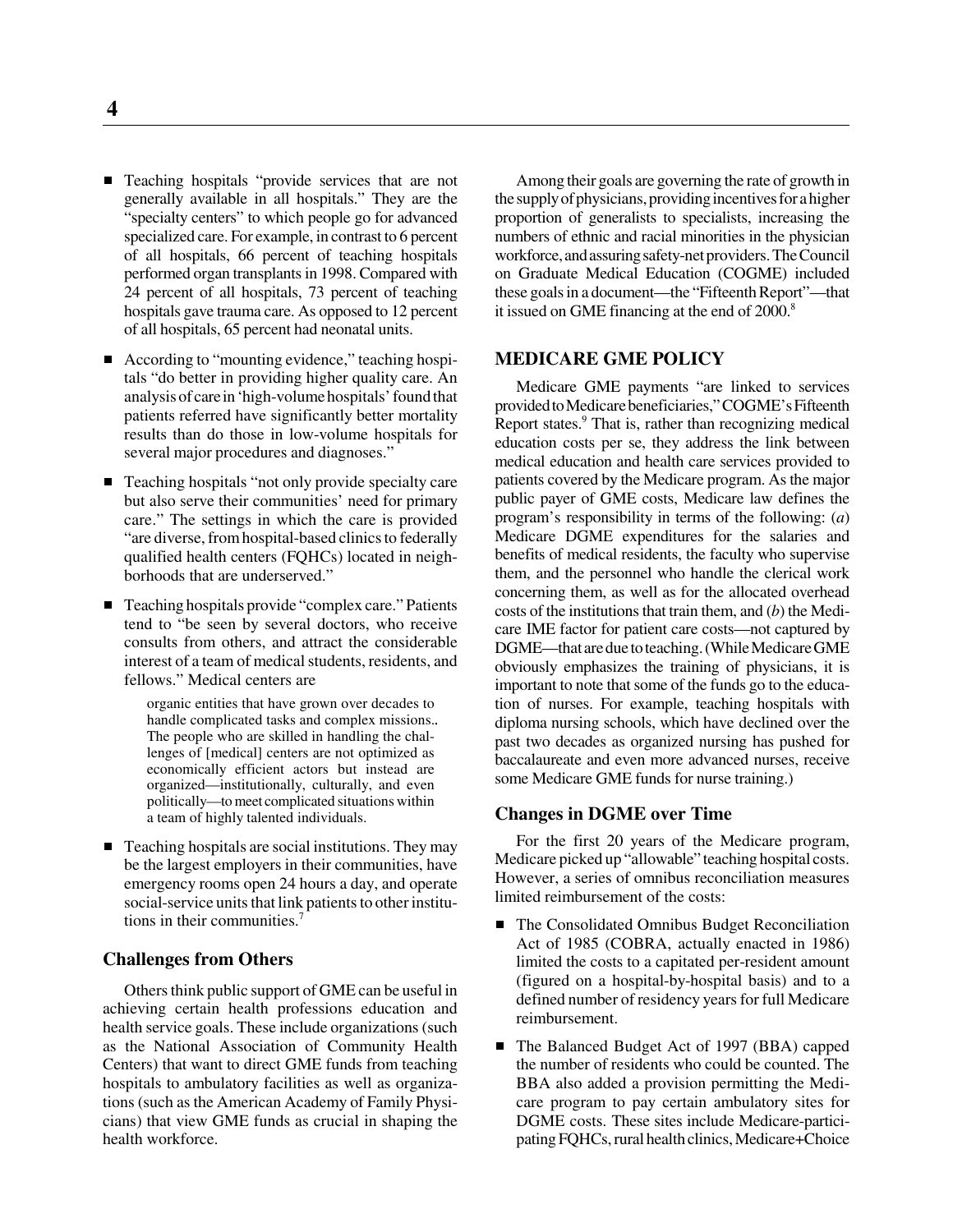organizations, and other entities as designated by the Medicare program. The conference report that accompanied the measure expressed concern over Prospective Payment Assessment Commission and Physician Payment Review Commission studies<sup>10</sup> showing wide variation in per-resident amounts from hospital to hospital.

- The Balanced Budget Refinement Act of 1999 (BBRA) created both a minimum payment level and a maximum payment level for hospital per-resident amounts.
- The Benefits Improvement and Protection Act of 2000 (BIPA) raised the minimum level but did not change the maximum level.

Variations in GME payments in selected states are featured in a paper—commissioned by the California HealthCare Foundation—by Thomas R. Oliver, Ph.D., and Atul Grover, M.D., of Johns Hopkins University, as well as Philip R. Lee, M.D., of the University of California at San Francisco.<sup>11</sup> The paper examines variations in Medicare GME payments that occur in states that receive the highest amount of DGME and IME support. It reports the variations, tracks their growth since the implementation of PPS, and seeks to give reasons for them. For example, the paper includes a table that presents Medicare GME payments for the top five teaching hospitals in six states (see Table 1).

Because both the BBRA and BIPA contained provisions—by establishing floors and ceilings—to narrow the variation in DGME payments, the profiles of hospitals and states may look somewhat different in the future, according to Michael Hash of Health Policy Alternatives.12 It is difficult to estimate exactly how the distribution of payments will change. Although DGME is smaller than IME in terms of GME payments, it arguably reflects differences in payment that are the result of organizational decisions and circumstances that determine how to finance the costs of residency programs. Since residency stipends do not vary widely across the country, faculty costs and overhead expenses have generally been found to account for most of the variation. Moreover, the significance of faculty practice plans, volunteer faculty, fully salaried faculty, and specific overhead costs needs to be determined.

Because Medicare PPS was designed to be a competitive "winners and losers" program, examining state variations is bound to be controversial. The Oliver, Grover, and Lee paper raises significant questions about what is driving Medicare GME costs. It does so even though aggregating GME expenditures within states may

obscure some of the characteristics or practices of individual hospitals that result in very different GME payment amounts. For example, for DGME, the hospital's number of residents, Medicare inpatient days, and accounting practices at the start of PPS (when the level of cost per resident was established as a basis for DGME costs) are the primary determinants of payment. For IME, a specific hospital's number of residents, staffed beds, area wage index, urban or rural location, and Medicare inpatient utilization rate are the major determinants.

#### **Declines in the IME Factor**

When Congress passed the Social Security Amendments of 1983 mandating a DRG-based PPS for Medicare inpatient services, it included report language calling the IME "a proxy to account for a number of factors that may legitimately increase costs in teaching hospitals." (For instance, an often-cited factor is a teaching hospital's having a more severely ill patient caseload than is accounted for in its case-mix index.) Because the IME is not an *implicit* educational payment, some have advocated giving it a strict definition. For example, COGME, in its Fifteenth Report, proposes that "IME payments should be set at no more than the analytically justified level for teaching activities."<sup>13</sup>

Beginning with hospitals' 1984 fiscal year, the first year of PPS, IME was an 11.59 percent add-on to each DRG rate (for a Medicare patient) for every 10 percent increase in a teaching hospital's intern/resident-to-bed (IRB) ratio. Subsequent omnibus reconciliation measures amended the IME factor provision as follows:

- COBRA reduced the IME factor to 8.1 percent for fiscal years (FYs) 1986 and 1987 and to 8.7 percent in future years.
- The Omnibus Budget Reconciliation Act of 1987 (OBRA) reduced the IME factor to 7.7 percent, beginning in FY 1989.
- The BBA reduced the IME factor to 6.5 percent for FY 1999. It also provided for the factor to decline to 6.0 percent in FY 2000 and to 5.5 percent in FY 2001, provisions amended by the BBRA (see next bullet).
- The BBRA set the IME factor at 6.25 percent for every 10 percent increase above 0.10 in the IRB ratio and delayed for one year decreasing the factor to 5.5 percent—as provided in the BBA.
- **BIPA** further delayed the BBA reductions in the IME reduction, thereby restoring the IME factor to 6.5 percent until FY 2003, when it is slated to decline to 5.5 percent.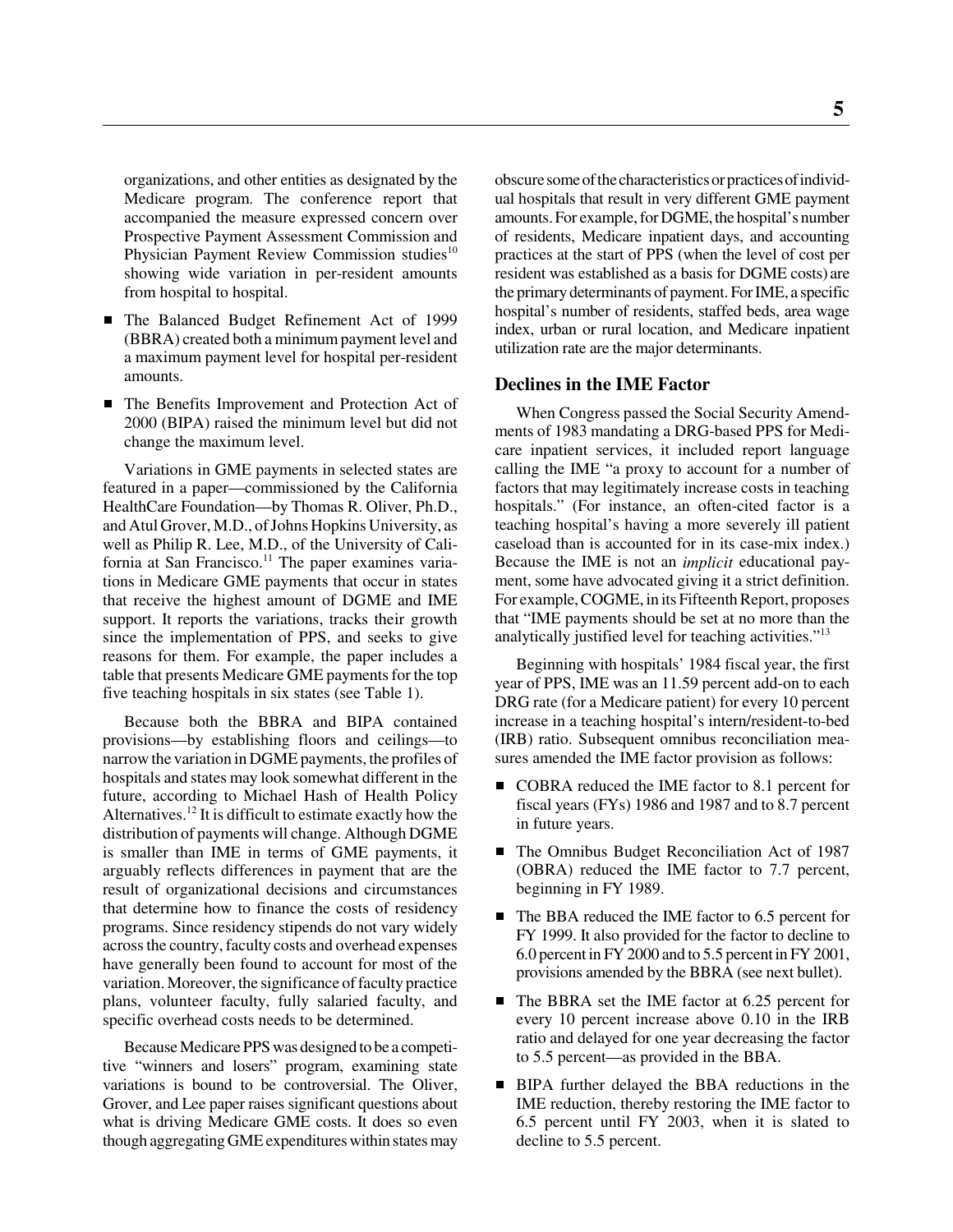## **Table 1 Medicare GME Payments per Resident and Discharge for Top Five Recipients in Selected States, FY 1996**

|                                   | <b>Total GME</b> |                 | <b>Adjusted</b> |                  | <b>Medicare</b> |          |                             |
|-----------------------------------|------------------|-----------------|-----------------|------------------|-----------------|----------|-----------------------------|
|                                   | <b>IME+DME</b>   | <b>DME</b> per  | <b>DME</b> per  | <b>IME</b> per   | Share of        | Hospital | <b>Medicare</b>             |
| <b>State/Hospitals</b>            | (millions)       | <b>Resident</b> | Resident*       | <b>Discharge</b> | <b>Days</b>     |          | <b>Residents Discharges</b> |
| <b>CALIFORNIA</b>                 |                  |                 |                 |                  |                 |          |                             |
| <b>UC</b> Davis                   | \$29.76          | \$8,911         | \$37,129        | \$5,408          | 24%             | 410      | 4,828                       |
| <b>Cedars-Sinai</b>               | \$30.80          | \$21,316        | \$49,572        | \$2,091          | 43%             | 228      | 12,404                      |
| <b>UC San Francisco</b>           | \$34.08          | \$10,179        | \$46,268        | \$7,060          | 22%             | 529      | 4,064                       |
| <b>Stanford University</b>        | \$43.28          | \$20,617        | \$64,428        | \$5,801          | 32%             | 323      | 6,312                       |
| <b>UC Los Angeles</b>             | \$43.85          | \$11,169        | \$38,514        | \$5,150          | 29%             | 574      | 7,269                       |
| <b>FLORIDA</b>                    |                  |                 |                 |                  |                 |          |                             |
| <b>Orlando Regional HCS</b>       | \$9.53           | \$20,221        | \$67,403        | \$687            | 30%             | 123      | 10,253                      |
| <b>Tampa General Hospital</b>     | \$10.90          | \$9,806         | \$33,814        | \$1,656          | 29%             | 196      | 5,422                       |
| <b>Mount Sinai Medical Ctr</b>    | \$14.04          | \$29,672        | \$60,555        | \$1,313          | 49%             | 145      | 7,414                       |
| <b>Jackson Memorial</b>           | \$18.49          | \$6,904         | \$57,533        | \$2,998          | 12%             | 614      | 4,753                       |
| <b>Shands Teaching Hospital</b>   | \$26.56          | \$19,217        | \$73,912        | \$4,077          | 26%             | 380      | 4,723                       |
| <b>MASSACHUSETTS</b>              |                  |                 |                 |                  |                 |          |                             |
| <b>Baystate Medical Center</b>    | \$30.26          | \$36,814        | \$102,261       | \$2,472          | $36\%$          | 237      | 8,710                       |
| <b>U. Mass. Medical Center</b>    | \$35.14          | \$16,826        | \$42,065        | \$5,937          | 40%             | 304      | 5,057                       |
| <b>Brigham &amp; Women's Hosp</b> | \$37.07          | \$14,900        | \$62,083        | \$4,220          | 24%             | 456      | 7,173                       |
| <b>Beth Israel Hospital</b>       | \$39.68          | \$32,879        | \$91,331        | \$3,674          | 36%             | 301      | 8,105                       |
| <b>Mass. General Hospital</b>     | \$63.23          | \$30,325        | \$67,389        | \$3,636          | 45%             | 503      | 13,196                      |
| <b>NEW YORK</b>                   |                  |                 |                 |                  |                 |          |                             |
| <b>Long Island Jewish</b>         | \$49.63          | \$33,203        | \$92,231        | \$4,298          | 36%             | 476      | 7,869                       |
| <b>Beth Israel Hospital</b>       | \$63.40          | \$66,250        | \$165,625       | \$2,074          | 40%             | 442      | 16,452                      |
| Presbyterian-Columbia             | \$63.78          | \$21,395        | \$62,926        | \$4,358          | 34%             | 655      | 11,420                      |
| <b>Mount Sinai Hospital</b>       | \$67.71          | \$41,752        | \$119,291       | \$3,881          | 35%             | 538      | 11,660                      |
| <b>Montefiore Medical Ctr</b>     | \$95.00          | \$50,342        | \$122,785       | \$3,882          | 41%             | 770      | 14,485                      |
| <b>PENNSYLVANIA</b>               |                  |                 |                 |                  |                 |          |                             |
| <b>Allegheny General Hosp</b>     | \$30.53          | \$26,868        | \$62,484        | \$2,391          | 43%             | 241      | 10,060                      |
| <b>Albert Einstein Med Ctr</b>    | \$31.72          | \$48,604        | \$118,546       | \$3,089          | 41%             | 250      | 6,334                       |
| <b>Thomas Jefferson</b>           | \$48.16          | \$29,243        | \$79,035        | \$3,837          | 37%             | 485      | 8,853                       |
| Univ. of Pennsylvania             | \$57.68          | \$31,407        | \$95,173        | \$5,326          | 33%             | 521      | 7,758                       |
| <b>UPMC</b> Presbyterian          | \$59.05          | \$34,957        | \$74,377        | \$3,931          | 47%             | 396      | 11,498                      |
| <b>TEXAS</b>                      |                  |                 |                 |                  |                 |          |                             |
| <b>Baylor University</b>          | \$17.84          | \$29,110        | \$78,676        | \$1,100          | $37\%$          | 148      | 12,302                      |
| <b>Univ. of Texas (Houston)</b>   | \$19.38          | \$10,926        | \$57,505        | \$2,780          | 19%             | 474      | 5,109                       |
| <b>Hermann Hospital</b>           | \$20.60          | \$7,135         | \$33,976        | \$4,074          | $21\%$          | 383      | 4,387                       |
| <b>Scott and White Memorial</b>   | \$25.79          | \$65,318        | \$138,974       | \$2,056          | 47%             | 143      | 8,000                       |
| <b>Methodist Hospital</b>         | \$27.20          | \$20,839        | \$42,529        | \$1,959          | 49%             | 196      | 11,797                      |

*\* The adjusted rate (DME per resident/Medicare share of inpatient days) reflects the amount a hospital would have received if it treated only Medicare patients.*

*Source: HCFA data as presented in "Variations in Medicare Payments for GME in California and Other States."*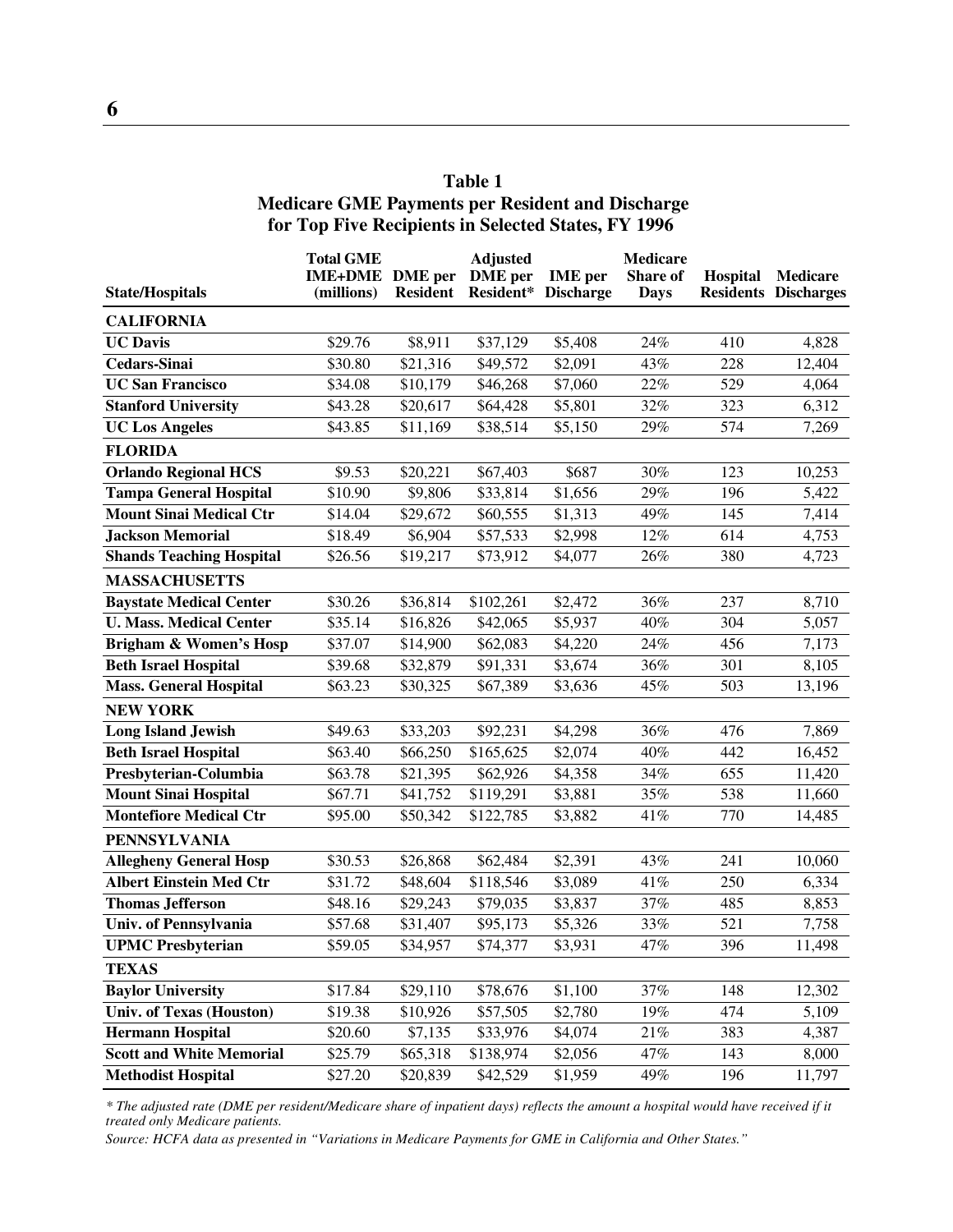Table 2, prepared by the Division of Health Care Affairs of the Association of American Medical Colleges (AAMC), charts the IME percentage add-on to the DRG payment for illustrative intern-and-resident-tobed ratios incorporating changes mandated by the BBA, BBRA, and BIPA.

#### **STATE MEDICAID POLICIES**

Even before the creation of the Medicaid program—going back to just after World War II—most states spent some of their budgets on medical education, mainly for undergraduate training. With the inception of Medicaid in all states except Arizona (which started its program in 1982), states started contributing the second largest amount of explicit GME funding.

#### **A Profile of the States**

Tim Henderson, program manager and director of the Center for Primary Care and Workforce Analysis, National Conference of State Legislatures (NCSL), has done many of the analyses of Medicaid GME financing that are available to policymakers. According to a study that Henderson conducted for NCSL in 1998 and 1999 and reported in *Health Affairs,*

- A total of 45 states and the District of Columbia paid for GME at some level.
- Of the 45 states and the District of Columbia, 43 paid for GME in their fee-for-service (FFS) programs. Of these, 24 made both IME and DGME payments and 11 did not distinguish between the two. Thirty-five of the states that paid for GME under FFS did so through hospital per-case or perdiem rates.
- Of the 42 states and the District of Columbia that reported capitated Medicaid arrangements, 16 states and the District of Columbia made explicit Medicaid GME payments to teaching hospitals or teaching programs. Seventeen other states included the payments in managed care organizations' capitated rates. Teaching hospitals were the recipients of most states' GME payments, although, in Oklahoma and Tennessee, medical schools were the only training programs to receive them directly under managed care.
- While medical residents were predominantly eligible for Medicaid GME payments, nurses and other health professions students were eligible under managed care (or there was no distinction among the health professions) in eight states and the District of Columbia.

 Of the five states (and Puerto Rico) that did not provide Medicaid GME support, only Illinois and Puerto Rico had significant residency programs. Alaska, Idaho, and Montana, which belonged to the Washington-Wyoming-Alaska-Montana-Idaho undergraduate and graduate medical education program centered at the University of Washington, did not have academic health centers. South Dakota had one but did not report any GME payments to its teaching hospital or medical school. $^{14}$ 

#### **Examples of Innovation**

Some states have experimented with GME funds in order to achieve certain goals. At an April 2001 state health officials forum held by NCSL under the sponsorship of HRSA,<sup>15</sup> states that have taken the initiative in Medicaid GME reported on their progress:

- Since 1997, Michigan has had three pools: one that pays teaching hospitals at 1995 levels, one that rewards them for their proportions of primary care residents and indigent patients, and one for "innovations" that gives grants to GME consortia made up of a university, a hospital, and a health maintenance organization (HMO). On July 1, 2001, the state plans to implement a new formula for both the historical (1995 base) and primary care pools. The new formula will pay hospitals based on the number of full-time employees in training. It will be weighted both for Medicaid utilization and for performance factors (that physicians participate in Michigan's Medicaid program after completing their residency and that they receive board certification).<sup>16</sup>
- Also since 1997, Minnesota has operated a Medical Education and Research Cost Fund—called "MERC"—for clinical training costs. It is currently funded by general revenues; the state's tobacco settlement; and federal Medicaid matching funds, which are clearly earmarked for medical education. It supports the unrecovered costs of clinical training for medical students and residents, dental students and residents, pharmacists, chiropractors, advanced practice nurses, and physician assistants. It targets its funds to cover a specific percentage of clinical training costs at sites that provide care to the Medicaid population. As part of MERC, the state instituted a managed Medicaid carveout pool that became effective in 2000 but has yet to be extended to the entire state.<sup>17</sup>
- New York has a GME Reform Incentive Pool that has the following goals: to reduce the number of physician trainees, to increase the number of primary care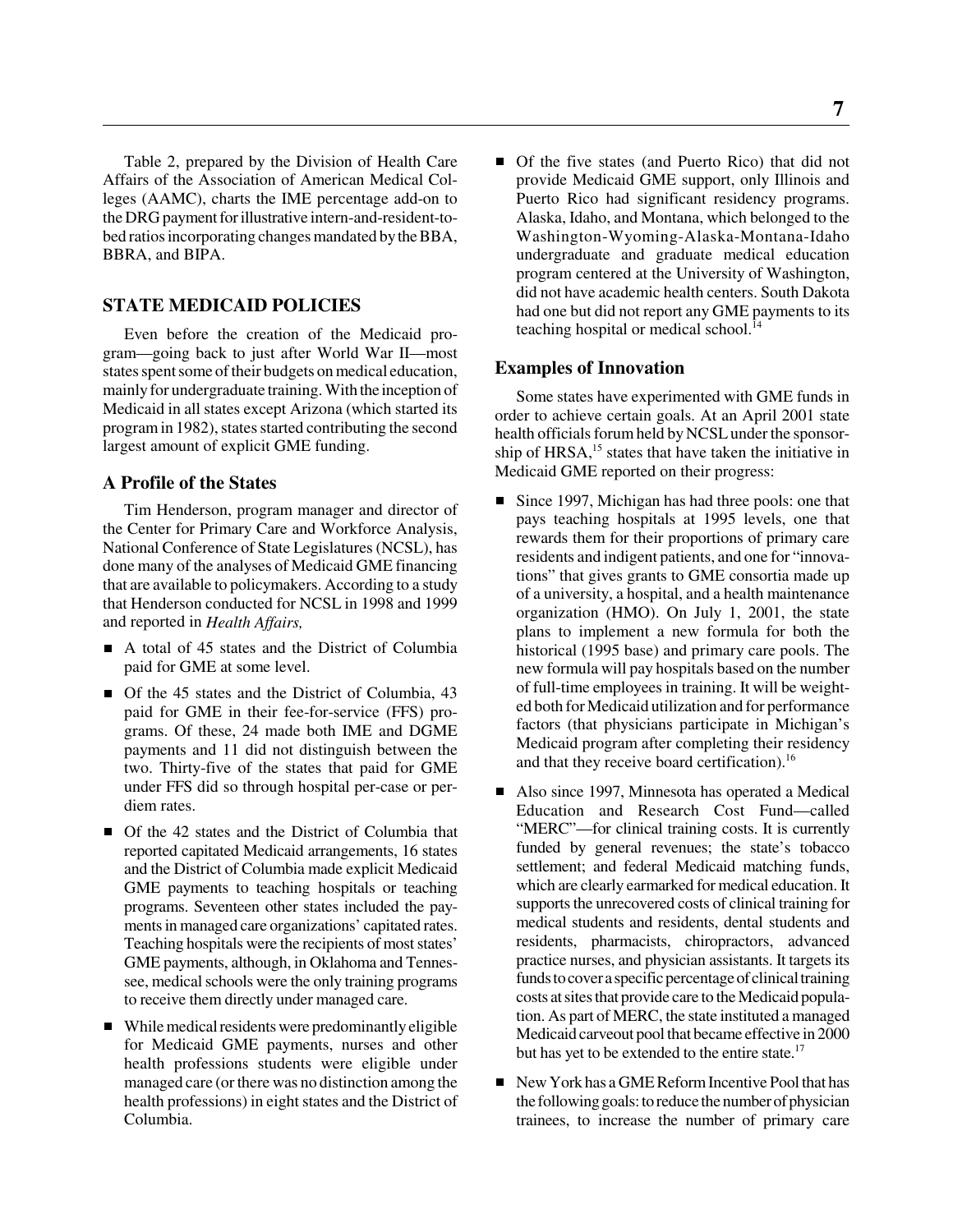Table 2<br>IME Percentage Add-ons to the DRG Payments by Intern-and-Resident-to-Bed Ratios<br>As a Result of the BBA, BBRA, and BIPA **IME Percentage Add-ons to the DRG Payments by Intern-and-Resident-to-Bed Ratios As a Result of the BBA, BBRA, and BIPA**

|                                      |                                  | <b>LA 8661 AJ 1002 AJ</b>                               | 1999                                          | FY 2000                                       |          |                      | FY 2001                                       |                           | FY 2002                                |                           | FY 2003                                       |
|--------------------------------------|----------------------------------|---------------------------------------------------------|-----------------------------------------------|-----------------------------------------------|----------|----------------------|-----------------------------------------------|---------------------------|----------------------------------------|---------------------------|-----------------------------------------------|
|                                      | Payment<br>Percent<br><b>DRG</b> | Add-on to Add-on to<br>Payment<br>Percent<br><b>DRG</b> | Add-on to<br>Payment<br>Percent<br><b>DRG</b> | Add-on to<br>Payment<br>Percent<br><b>DRG</b> |          |                      | Add-on to<br>Payment<br>Percent<br><b>DRG</b> |                           | Add-on to<br>Payment<br>Percent<br>DRG |                           | Add-on to<br>Payment<br>Percent<br><b>DRG</b> |
| Intern-and-Resident-<br>to-Bed Ratio | at 7.7%                          | at 7. $0\%$                                             | at $6.5\%$                                    | BBA 97 at BBRA at<br>$6.0\%$                  | $6.5\%$  | BBA 97 at<br>$5.5\%$ | <b>BBRA</b> at<br>6.25%                       | <b>BIPA</b> at<br>$6.5\%$ | <b>BBRA</b> at<br>5.5%                 | <b>BIPA</b> at<br>$6.5\%$ | $BIPA$ at<br>$5.5\%$                          |
| 0.05                                 | 3.77                             | 3.43                                                    | 3.19                                          | 2.93                                          | 3.19     | 2.69                 | 3.07                                          | 3.19                      | 2.69                                   | 3.19                      | 2.69                                          |
| 0.10                                 | 7.44                             | 6.77                                                    | $\ddot{30}$<br>७                              | 5.79                                          | 6.30     | 5.31                 | 6.06                                          | 6.30                      | 5.31                                   | 6.30                      | 5.31                                          |
| 0.15                                 | 11.01                            | 10.02                                                   | .32<br>Ō                                      | 8.56                                          | 9.32     | 7.86                 | 8.97                                          | 9.32                      | 7.86                                   | 9.32                      | 7.86                                          |
| 0.20                                 | 14.48                            | 13.18                                                   | 12.26                                         | 11.27                                         | 12.26    | 10.35                | 11.80                                         | 12.26                     | 10.35                                  | 12.26                     | 10.35                                         |
| 0.25                                 | 17.88                            | 16.27                                                   | 15.13                                         | 13.90                                         | 15.13    | 12.77                | 14.57                                         | 15.13                     | 12.77                                  | 15.13                     | 12.77                                         |
| 0.30                                 | 21.19                            | 19.28                                                   | 17.94                                         | 16.48                                         | 17.94    | 15.13                | 17.26                                         | 17.94                     | 15.13                                  | 17.94                     | 15.13                                         |
| 0.35                                 | 24.43                            | 22.23                                                   | 20.68                                         | 19.00                                         | 20.68    | 17.45                | 19.90                                         | 20.68                     | 17.45                                  | 20.68                     | 17.45                                         |
| 0.40                                 | 27.59                            | 25.11                                                   | 23.36                                         | 21.46                                         | 23.36    | 19.71                | 22.48                                         | 23.36                     | 19.71                                  | 23.36                     | 19.71                                         |
| $%$ Change from<br>FY 1997 Level     | $\mathbb{A}$                     | $-9.09$                                                 | $-15.58$                                      | $-22.08$                                      | $-15.58$ | $-28.57$             | $-18.83$                                      | $-15.58$                  | $-28.57$                               | $-15.58$                  | $-28.57$                                      |

Source: Association of American Medical Colleges *Source: Association of American Medical Colleges*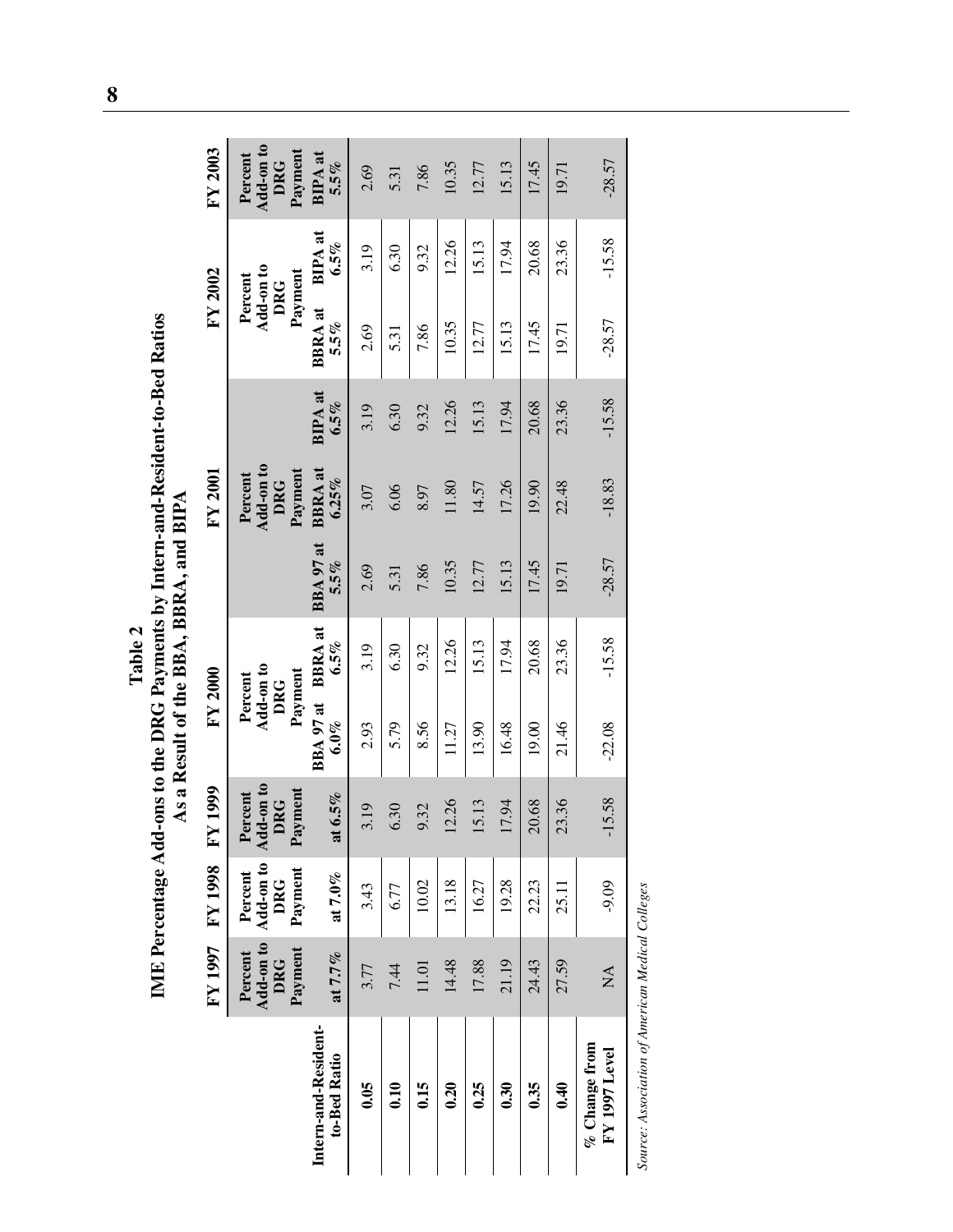physicians, and to promote residency training in ambulatory sites. Distribution of the funds, which may be to individual hospitals or a consortium of hospitals, is based on performance in meeting the goals (for example, number of residents, primarycare training, and number of ambulatory-care sites).<sup>18</sup>

- Tennessee eliminated Medicaid GME funding in January 1995, when it adopted TennCare, its Medicaid managed care program. After a study group had evaluated TennCare's role in funding GME and developed a methodology, the state restored its GME funding in 1996, retroactive to July 1995. Under the new model (subject to a five-year phasein), the goals are to increase the training of Tenn-Care physicians, retain them in underserved areas, and direct GME money to nonhospital settings. Payments go to medical schools, of which there are four in the state, rather than to teaching hospitals. Each medical school has its own primary care target and is subject to a cutback in funding if it fails to meet it. There is a set-aside for stipends to physicians who stay in the state.<sup>19</sup>
- Texas has had discretionary programs to encourage practice in rural areas and primary care training since 1979. In addition to its graduate medical residency program, it has family practice and primary care residency programs, plus a resident physician compensation program, which supports residency training in teaching hospitals. Its GME program centers on eight medical schools and 11 independent primary care residencies. In terms of Medicaid, the state opted in 1997 for a Medicaid carveout of GME funds from HMO capitation rates and directed the funds to teaching hospitals for primary care residency training.<sup>20</sup>
- Based on a health professions education cost study completed in 1996, Utah created the Medical Education Council in 1997 to address the stabilization of health professions education funding and to correlate the financing with workforce goals. The council's criteria include geographic balance, training setting, encouragement of multidisciplinary education, and stable funding for accredited programs. The council would like to see both Medicaid and Medicare funds paid to it. While the council has a Medicare waiver application in its final stages with the Health Care Financing Administration (HCFA), it has made no progress on amending the state's Medicaid plan. Prior to last year, when the Utah legislature approved \$500,000 to stabilize a family

practice training program, the state had not provided any funds for GME training.<sup>21</sup>

#### **Adverse Effects of Managed Care and the BBA**

The growth of managed care in state Medicaid programs is assumed to have a negative effect on Medicaid GME payments. From 1996 to 2000, the Medicaid managed care population increased from 13.3 million to 18.8 million, or from 40.1 percent to 55.8 percent of the total Medicaid population.<sup>22</sup> Even if states pay managed care organizations for GME, the organizations "are not bound to distribute these dollars to hospitals with GME programs or to provide GME themselves."23

Moreover, the BBA may have had a chilling effect on Medicaid GME because of a relationship between Medicaid GME and Medicaid disproportionate-share hospital (DSH) payments. The BBA reduced Medicaid DSH payments by \$10.4 billion over five years, a reduction that was partly restored by the BBRA and BIPA. Hospitals may have looked at Medicaid GME as a trade-off for reduced Medicaid DSH payments, much the same way in which they see a trade-off between the Medicare DSH and IME adjustments.

#### **AN EXAMINATION OF FEDERAL REFORM PROPOSALS**

Of the four major approaches to reforming Medicare GME, tweaking the existing program seems to have been the pathway of choice. However, the other three have generated considerable discussion.

#### **Minor Changes— Tinkering around the Edges**

Various changes have been made in the GME program since it was initiated. According to Richard Knapp, Ph.D., AAMC vice president,

six policy issues have dominated the Medicare DGME debate since the enactment of COBRA: payments to nonhospital entities, the duration of training for which payment is made, the limitation of payments to certain types or a defined number of residents, differential payments by specialty, payments directly to programs, and limits on the geographic variation in per-resident payments.

In his view, only limits on geographic variation "have been changed substantially."24 The IME, as indicated, has undergone significant downsizing: from 1983's 11.59 percent to today's 6.5 percent.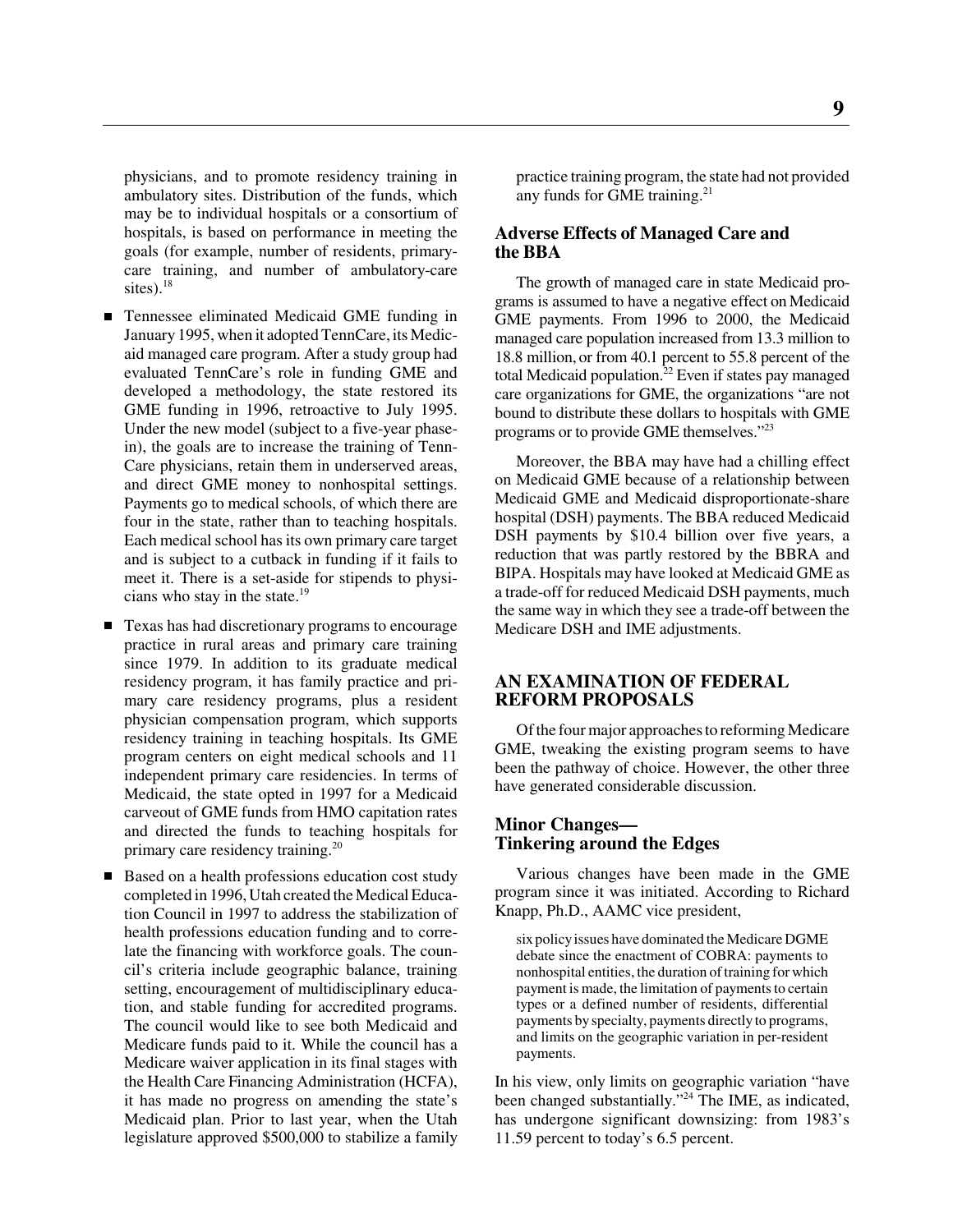#### **A Major Change— Folding DGME into IME**

For the last two years, the Medicare Payment Advisory Commission (MedPAC) has advocated replacing the existing GME system with a new approach. In 1999, the commission proposed that DGME and IME be combined into a single adjustment to DRG rates, rather than having DGME be a pass-through (albeit subject to restrictions) and having IME be an adjustment to the DRG. It referred to the adjustment as an "enhanced patient care" payment, a term that was later dropped. It also advised revising certain aspects of Medicare case-pricing, in order to achieve better correlation between expected inpatient costs and actual inpatient payments per case across various types of hospitals. $^{25}$ 

In its June 2000 *Report to the Congress*, the commission reiterated its positions on what it now called "a teaching adjustment" and on case-pricing. It provided an analysis of its 1999 recommendations and concluded:

The Congress should fold inpatient DGME costs into PPS payment rates through a revised teaching hospital adjustment. The new adjustment should be set such that the subsidy provided to teaching hospitals continues as under current long-run policy. This recommendation also should be implemented with a reasonable transition to limit the impact on hospitals of substantial changes in Medicare payments and to ensure that beneficiaries have continued access to the services that teaching hospitals provide.<sup>26</sup>

Joseph P. Newhouse and Gail R. Wilensky, two of the MedPAC principals involved in the conception of the commission's proposal, justify merging DGME and IME because they see "no economic reason for Medicare to distinguish" between them.

Both types of cost represent the additional cost of the patient care provided at teaching hospitals. Thus, the direct payments can be treated in the same fashion as indirect costs. Doing so would resolve one anomaly of the current payment method: direct GME costs are reimbursed at the 1984 level of costs per resident, trended forward by the change in the Consumer Price Index. Reimbursement has been held at 1984 costs plus inflation to preclude hospitals from simply moving other costs to those that are now passed through. As measured by Medicare, however, hospitals had very different levels of costs per resident in 1984, in part because some hospitals had more volunteer faculty (and thus lower costs) and in part because of differences in hospitals' accounting practices in 1984.<sup>27</sup>

#### **Entitlement to Authorization— Taking the CHGME Model**

Following the CHGME example of subjecting GME costs to the authorization and appropriation process would, of course, mean separating them from the Medicare entitlement program. Not only would going the authorization-appropriation route mean assigning the significant GME dollars to different congressional committees but it would also mean assigning the program to a different administrative unit at the Department of Health and Human Services (DHHS). The House Ways and Means Committee and the Senate Finance Committee now have Medicare GME in their jurisdictions, as does HCFA at DHHS. CHGME falls under the House Energy and Commerce Committee and Appropriations Committee, as well as under the Senate Health, Education, Labor, and Pension Committee and Appropriations Committee. While DHHS' HCFA has Medicare GME, HRSA is in charge of CHGME.

While the National Bipartisan Commission on the Future of Medicare did not come to a final vote on its recommendations, one of its pending proposals was to convert DGME to a program in which its funds would be appropriated, while retaining IME as an HI Trust Fund expenditure. Objections were raised that doing so would make funding of DGME unpredictable and capricious, forcing it to compete with other discretionary health programs.

#### **A Revenue Initiative— Creating an All-Payer Fund**

While the idea of an all-payer fund goes back to a provision in former President Clinton's Health Security Act proposal, Sen. Daniel Patrick Moynihan (D-N.Y.), who retired at the end of the 106th Congress, carried it forward. Along with Rep. Nita M. Lowey (R-N.Y.), he cosponsored the Medical Education Trust Fund Act of 1999, to establish separate Medicare and non-Medicare trust funds for teaching hospitals and to create a medical school account. If enacted, the Moynihan-Lowey approach would have levied a 1.5 percent tax on health insurance premiums and administrative services as well as drawn on 5 percent of federal Medicaid spending for inpatient services to establish the non-Medicare account. Sen. Jack Reed (D-R.I.) has introduced the legislation in the 107th Congress, joined by the two Democratic senators of New York, Sens. Hillary Rodham Clinton and Charles Schumer, as co-sponsors.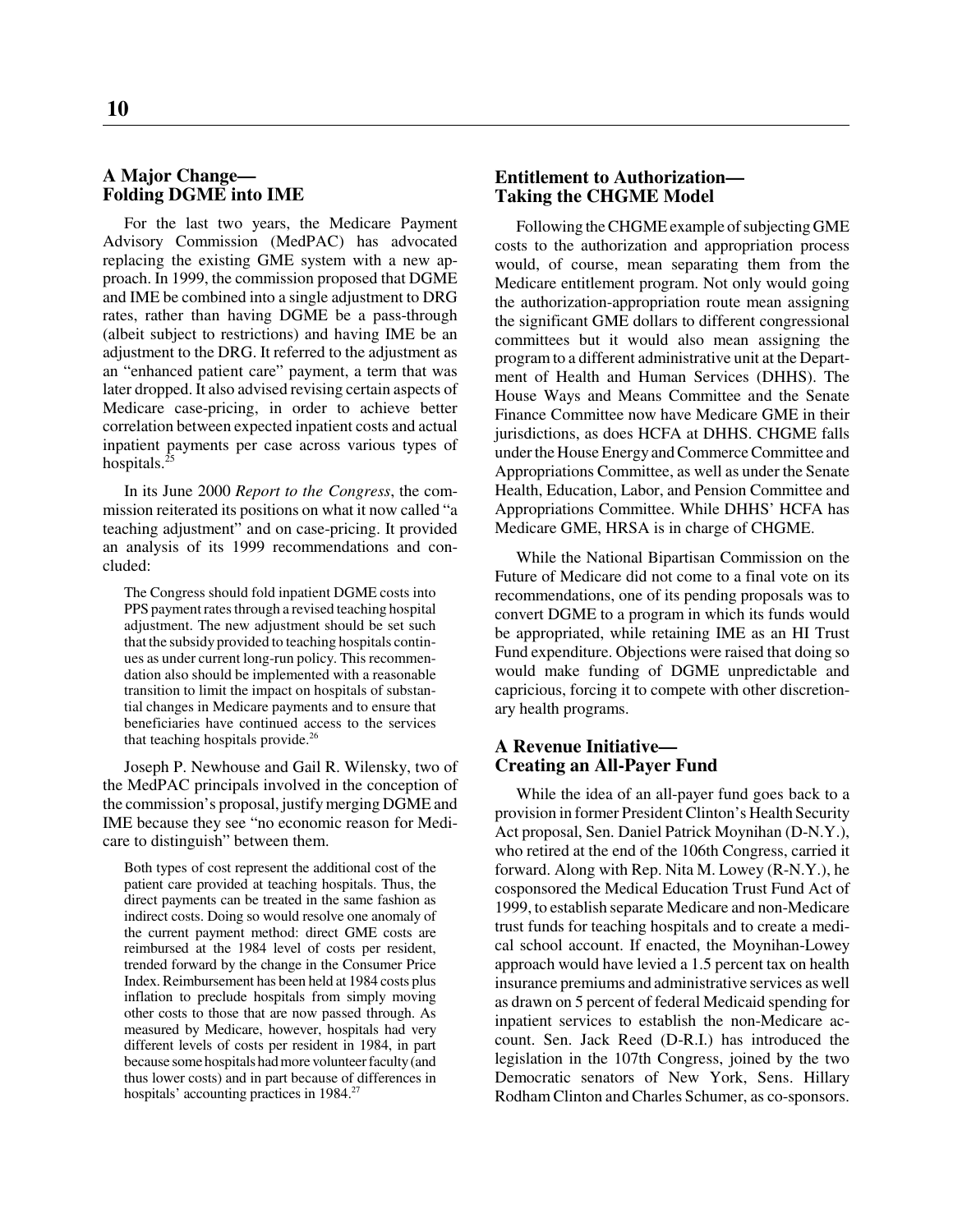The rationale for an all-payer fund is that "medical education is a public good and that, because everyone benefits from a well-trained workforce, everyone should pay," as Newhouse and Wilensky describe it. They continue:

This notion is very different from economists' view of a public good. Loosely speaking, economists view a good as being public if the benefits are equally available to everyone—that is, if consumers cannot be excluded from consumption (for example, the light from a lighthouse).<sup>28</sup>

According to COGME's Fifteenth Report, the Pew Health Professions Commission, Commonwealth Fund, and associations representing major GME stakeholders that signed a 1997 consensus agreement<sup>29</sup> back some sort of all-payer fund. However, given the lack of Republican support to date for a new tax to mandate that private insurers and health plans contribute to GME, the outlook of such an initiative looks dim in the 107th Congress.

#### **SOME KEY QUESTIONS**

The meeting will raise and address various questions about GME:

- How active should the federal and state governments be in influencing the health workforce? Why should public insurance or general revenue funds be used to fund the training of physicians and certain other practitioners?
- To what extent does federal and state GME spending in the United States influence the numbers of physicians (and perhaps other practitioners)? The proportion of generalists to specialists? The proportion of U.S. graduates to IMGs? The distribution of practitioners in different geographic areas?
- What do variations in Medicare GME payments— DGME and IME—mean in terms of the physician workforce? The distribution of practitioners in different areas?
- According to the report that accompanied the legislation that created the Medicare program, the program should pay for GME "until the community undertakes to bear such education costs in some other way." Does this statement have the same bearing that it had in the mid-1960s? According to the report that accompanied the legislation that established the Medicare inpatient PPS program, IME is "a proxy to account for a number of factors that may legitimately increase costs in teaching hospitals." What bearing does this statement have today?
- Given changes in health service delivery and financing—especially the shift from inpatient to outpatient services—should teaching hospitals still be the major recipients of GME funds? Is the HI Trust Fund still the appropriate payer of GME costs?
- If GME were moved to ambulatory settings, what would be the best way of structuring it?
- Would the federal authorization and appropriation process be a more accountable way of funding Medicare GME than the Medicare entitlement?
- What lessons do states that have experimented with Medicaid GME have for federal policymakers responsible for Medicare GME policy?
- Should states support Medicaid GME? Why or why not? If so, at what financial level? How effective are current Medicaid GME programs in helping states meet their health professions workforce needs? How flexible should DHHS be in permitting states to experiment with Medicaid (and Medicare) GME dollars?
- Does the political will exist to reform GME?
- $\blacksquare$  Of the reform proposals on the table, which is the most likely to gain consensus?

#### **THE FORUM SESSION**

This Forum session will look at the present strengths and weakness of GME policy, at both the federal and state levels, and proposals for reforming the federal GME system. It will provide background on Medicare GME spending in selected states. The meeting will also feature discussion of Medicaid GME issues and the impact of state policies both on state workforce concerns and on federal GME reform.

Sheila P. Burke, Under Secretary for American Museums and National Programs at the Smithsonian Institution and a newly appointed member of MedPAC, will moderate the meeting. She chairs NHPF's Technical Advisory Group on Private Markets, which provides guidance to the Forum on meeting and site visit programs. She has been at the Smithsonian for a year, after having served as executive dean of the John F. Kennedy School of Government, Harvard University, since 1997. From 1986 to 1996, she was the chief of staff to then Senate Majority Leader Robert Dole and was elected to serve as secretary of the Senate in 1995. Earlier, she was deputy staff director (1982 to 1985) and a professional staff member (1979 to 1982) of the Senate Committee on Finance. Trained in nursing at the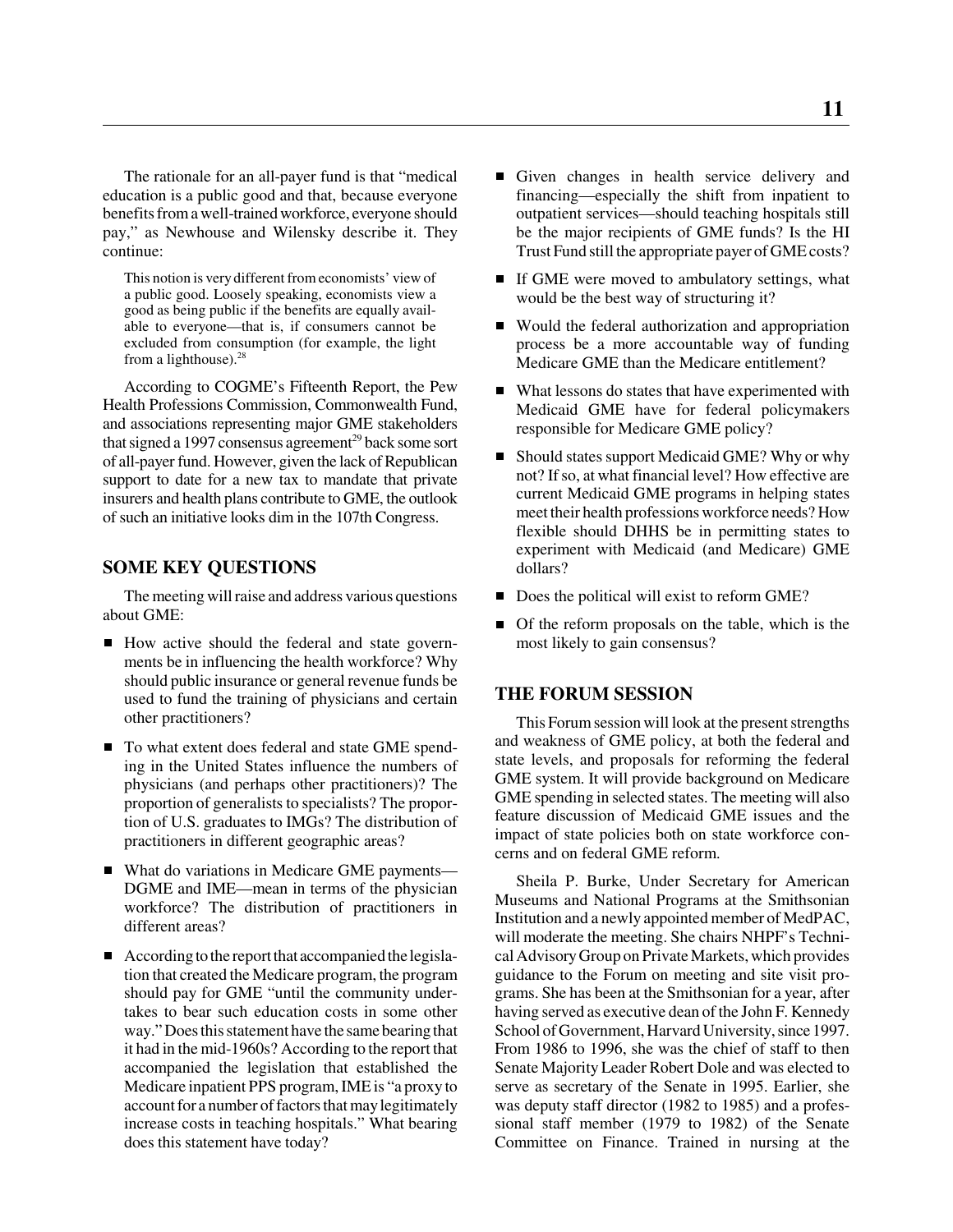baccalaureate level, she has an M.P.A. degree from Harvard University.

**Thomas R. Oliver, Ph.D.,** and **Atul Grover, M.D.,** will describe the status of Medicare GME payments in selected states. An associate professor of health policy and management in the School of Hygiene and Public Health at Johns Hopkins University, Oliver has published extensively on health policy innovation and system reform at the federal, state, and community levels. He received an Investigator Award in Health Policy Research from the Robert Wood Johnson Foundation in 1993. He is a member of a study panel on Medicare management and Governance convened by the National Academy of Social Insurance. He received his doctoral degree in political science from the University of North Carolina.

Grover is a post-doctoral National Research Service Award fellow and Ph.D. candidate in health care policy in the School of Hygiene and Public Health at Johns Hopkins. A graduate of the George Washington University School of Medicine, where he was a National Health Service Corps scholar, he completed residency training at the University of California at San Francisco. He is a board-certified specialist in internal medicine. His research interests are medical education and primary care.

**Edward S. Salsberg** will review state Medicaid and discretionary GME programs and their relationship to state workforce goals. He is the director of the Center for Health Workforce Studies, which he founded in 1996, and a faculty member at the School of Public Health at the State University of New York at Albany. Co-author of numerous reports and papers on the health workforce, he is a member of the steering committee of the National Academy for State Health Policy and of the U.S. delegation to the International Physician Workforce Conference. From 1984 to 1996, he was bureau director at the New York State Department of Health, where he specialized in health workforce and primary care policies and programs. He has a master's degree in public administration from New York University's Wagner School.

**Barbara O. Wynn** will comment on various factors that affect GME payments, such as individual hospital decisions regarding faculty costs, overhead expenses, faculty practice plans, and volunteer and salaried faculty. She will also address provisions in the BBRA and BIPA that have narrowed the variation in DGME payments and add her perspective on issues raised by the other presenters. She has been a senior health policy analyst at the RAND Corporation since 1999. Previously, she was with HCFA for 24 years. Her positions included director of hospital payment policy, deputy director and acting director of the Bureau of Policy Development, and director of the Plan and Provider Purchasing Policy Group. She guided the development of regulatory policies implementing major provisions of the Balanced Budget Act, including those affecting payments for graduate medical education.

#### **ENDNOTES**

1. "GME is clinical training in an approved residency program following graduation from schools of medicine, osteopathy, dentistry, and podiatry. The training is required for certification in a specialty and is approved by a nongovernmental accrediting organization for the specialty. The residency program varies in length depending upon the specialty." Council on Graduate Medical Education (COGME), *Financing Graduate Medical Education in a Changing Health Care Environment, Fifteenth Report*, December 2000, 1.

2. Traditionally known as direct medical education (DME) costs, the term has evolved to DGME, in part due to the former Prospective Payment Assessment Commission's (ProPAC's) urging. DME more commonly refers to "durable medical equipment."

3. Tim M. Henderson, *Funding of Graduate Medical Education by State Medicaid Programs,* a survey conducted by the National Conference of State Legislatures (NCSL) for the Association of American Medical Colleges (AAMC), April 1999, 8.

4. Marilyn Biviano, "National Center for Health Workforce Information and Analysis: Research Agenda," slide presentation for the NCSL Forum for State Health Policy Leadership, Lake Tahoe, California, April 26-27, 2001, 23.

5. American Medical Association, "Physician Characteristics and Distribution in the U.S.," Chicago, 15.

6. Cited by Richard Knapp, "Complexity and Uncertainty in Financing Graduate Medical Education," unpublished AAMC paper based on a presentation made at the American Board of Internal Medicine Summer Conference in Vail, Colorado, August 2, 1999, 1.

7. Ralph W. Muller, "Making the Case for Public Support of Teaching Hospitals and Medical Schools," *Academic Medicine,* 76, no. 2 (February 2001), 202-207.

8. COGME, *Financing Graduate Medical Education,* 17.

9. COGME, *Financing Graduate Medical Education,* 3.

10. ProPAC and the Physician Payment Review Commission have since merged to form the Medicare Payment Advisory Commission, or MedPAC.